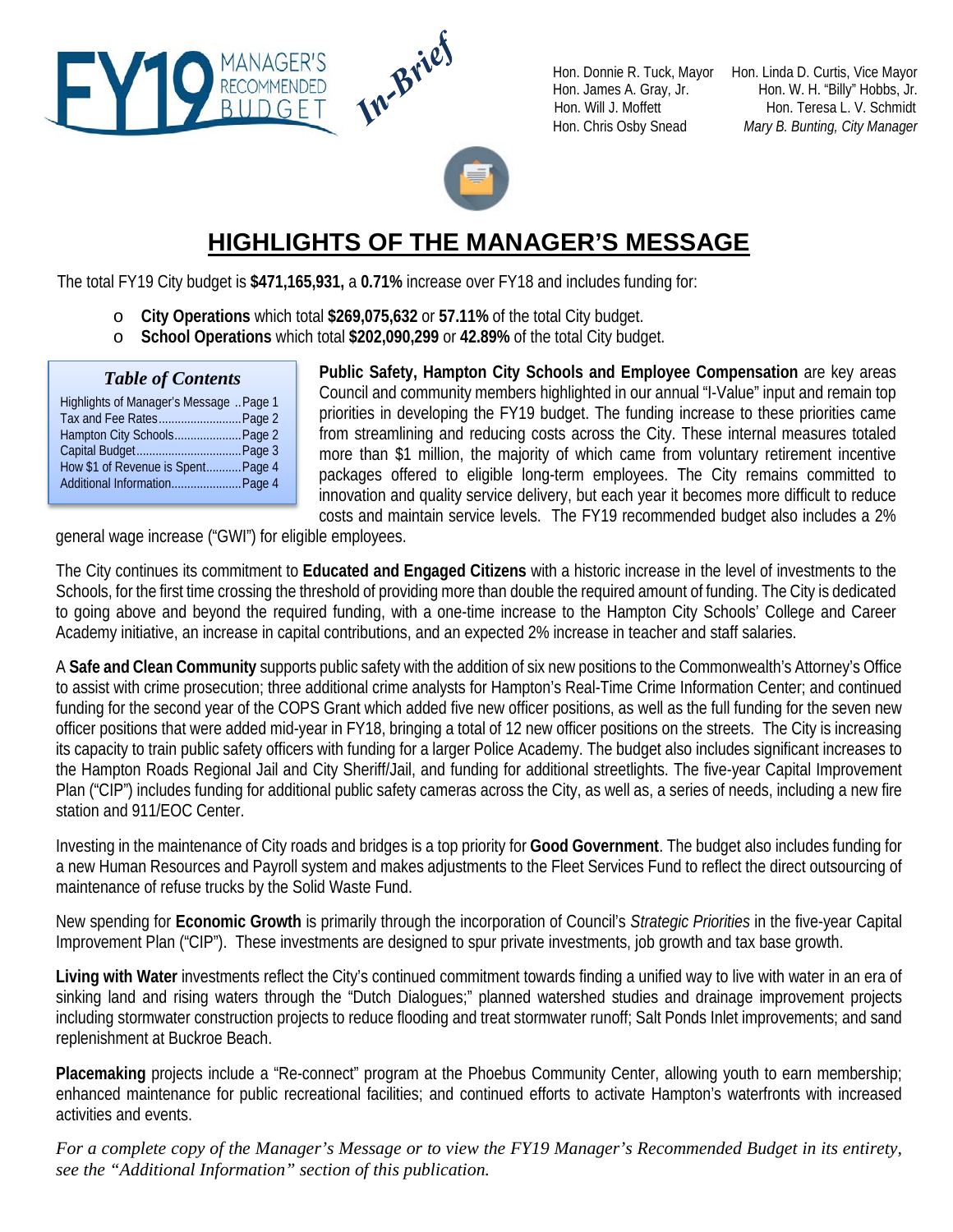



Hon. Donnie R. Tuck, Mayor Hon. Linda D. Curtis, Vice Mayor Hon. James A. Gray, Jr. Hon. W. H. "Billy" Hobbs, Jr. Hon. Will J. Moffett Hon. Teresa L. V. Schmidt Hon. Chris Osby Snead *Mary B. Bunting, City Manager*



# **TAX AND FEE RATES**

- There are **no local tax or fee increases** in the FY19 Manager's Recommended Budget**. Real Estate Tax Rate** remains unchanged at **\$1.24 per \$100** assessed value and the **Personal Property Tax** rate remains unchanged at **\$4.50 per \$100** assessed value.
- **Personal Property Tax Rate** for (1) privately owned camping trailers, travel trailers and certain privately owned trailers used to transport horses and (2) motor homes used for recreational purposes only remains unchanged at **\$1.50 per \$100 of assessed value.**
- **Public Right-of-Way Use Fee** has decreased from **\$1.11/Per Line/Per Month** to **\$1.09/Per Line/Per Month.** This rate is determined annually by the Virginia Department of Transportation per Code of Virginia 56-468.1.

*A complete schedule of taxes and fees can be viewed in the FY19 Manager's Recommended Budget under the "Tax and Fee Recommendations" section. See the "Additional Information" section of this publication.*



### **HAMPTON CITY SCHOOLS**

- The City's commitment to strong Schools remains steadfast with *continued* local funding that is more than double what is required by State law. This is the first time Hampton's share has crossed the threshold of providing more than twice the amount of required funding, which is a reflection of the City's strong commitment to schools. The total School budget for **FY19** is **\$202,090,299.** The total local contribution, **\$73,827,042, increased from FY18 by \$790,626**. The required local contribution, according to State law, is \$35,860,190. The City's contribution *in excess* of the State requirement is \$37,966,852.
	- One-time funding in the amount of \$350,000 is being provided to support the new investments needed for equipping the College and Career Academies. The City provided \$265,000 in one-time funding in FY18 above the funding formula.
	- Of the increase in the local contribution, \$705,626 is based on an agreed upon formula in which the Schools receive a predetermined percentage of the growth in residential general property and utility taxes.
- This budget boosts the City's capital contributions. In addition to the usual \$5.3 million for school maintenance and upgrades, and \$1 million for the 'One-to-One' technology initiative, it provides \$1 million in Capital funding to allow the schools to accelerate its maintenance and improvement schedule.
- The Schools' budget also includes a 2% pay increase for teachers and other staff.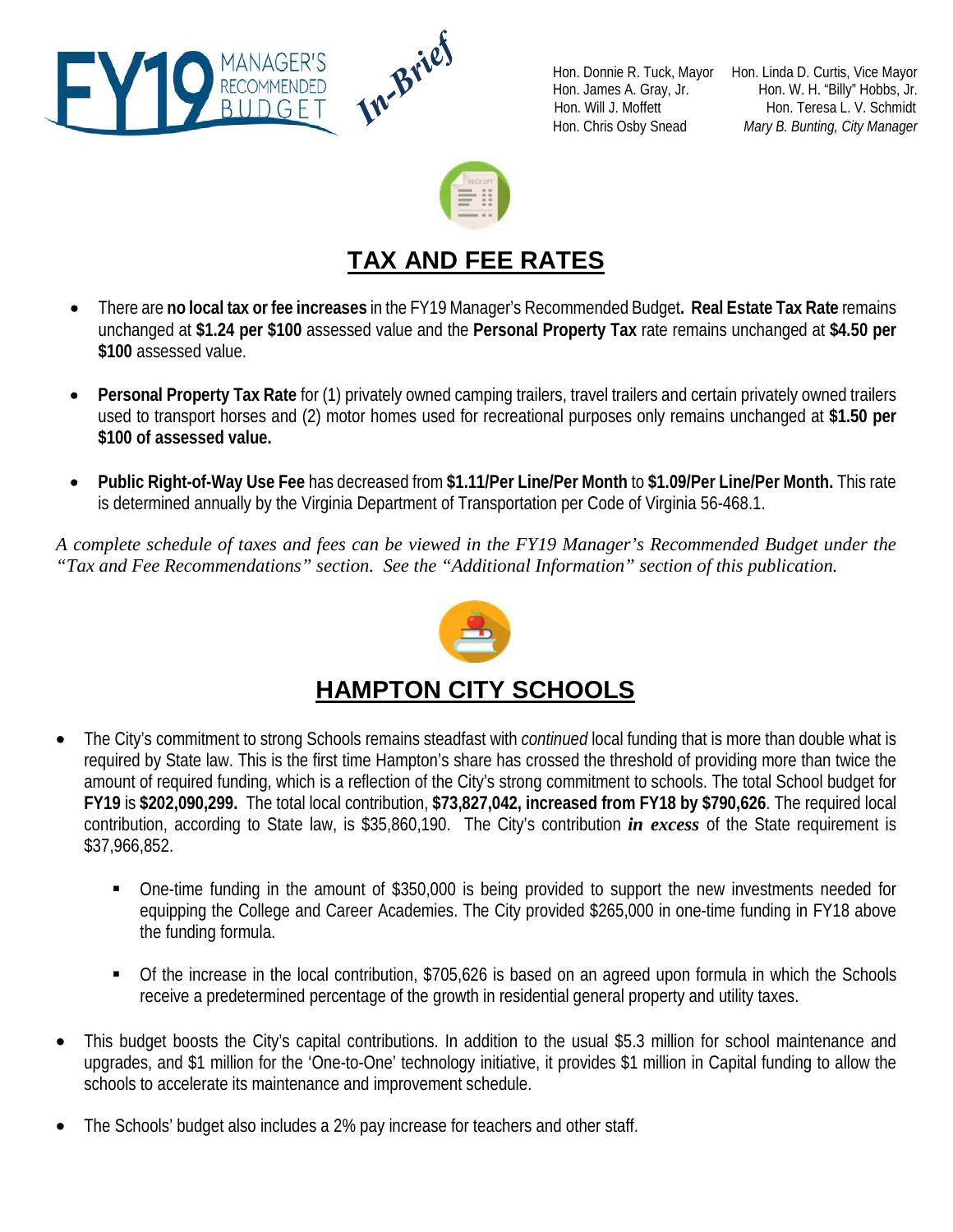

RECOM

Hon. Donnie R. Tuck, Mayor Hon. Linda D. Curtis, Vice Mayor Hon. James A. Gray, Jr. Hon. W. H. "Billy" Hobbs, Jr. Hon. Will J. Moffett Hon. Teresa L. V. Schmidt Hon. Chris Osby Snead *Mary B. Bunting, City Manager*



# **CAPITAL BUDGET**

- **Economic Growth - \$8,131,721 ~** *generating the resources necessary to support the services the community desires and produce quality jobs for our citizens.* This category includes: Commander Shepard Stormwater Ponds; extending Coliseum Drive and Redevelopment; Crossroads Parking Expansion; Downtown investments; the acquisition of strategically located properties throughout the City; housing improvement (exterior) grants to expand the curb appeal matching grant program; infill development, improvements to the Hampton Roads Center North Trail, Convention Center maintenance; and extending Commerce Drive.
- **Educated and Engaged Citizenry - \$7,466,151 ~** *partnering with Hampton City Schools, Hampton University, Thomas Nelson Community College and other formal and informal educational providers to keep, develop and attract a talented citizenry that will have a positive impact on their community and be able to succeed in the global economy.* This category includes routine maintenance projects, the continuation of the 'One-to-One' Technology Initiative at various Hampton City Schools, and site improvements at Thomas Nelson Community College.
- **Good Government - \$16,764,848 ~** *attracting, retaining, developing and rewarding high quality public servants who are committed to being stewards of community resources and trust, providing great customer service and demonstrating the highest level of ethical conduct.* This category includes: citywide street resurfacing; Human Resources & Payroll System Upgrade; maintenance projects at various public facilities and sites; re-engineering technology; and continued compliance with the Virginia Department of Environmental Quality (DEQ) consent order related to updating portions of the sanitary sewer system.
- **Living with Water - \$7,712,613 ~** *addressing coastal resiliency, recurring flooding, waterways and*  environmental sustainability while enhancing our tax base and quality of life. This category includes watershed studies and drainage improvement projects; Salt Ponds Inlet improvements; construction of various stormwater management facilities to reduce flooding and treat stormwater runoff; and sand replenishment at Buckroe Beach.
- **Placemaking - \$7,140,000 ~** *creating vibrant and authentic places that reflect and celebrate the unique culture, history and character of our community.* This category includes maintenance of public parks and other recreational facilities; renovations to War Memorial Stadium; creation of a downtown promenade; and streetscaping, sidewalks and bike lanes.
- **Safe and Clean Community - \$4,287,089 ~** *ensuring that all Hampton citizens and businesses are safe, healthy and secure in their persons and property.* This category includes the acquisition and demolition of blighted property; commercial blight abatement and redevelopment; public safety equipment replacement/upgrades, including renovation of the former Performing Arts Center for the Police Academy; and lease payments for the Motorola radio system.

*A complete schedule of capital improvement projects can be viewed in the FY19 Manager's Recommended Budget under the "Capital Budget" section. See the "Additional Information" section of this publication.*